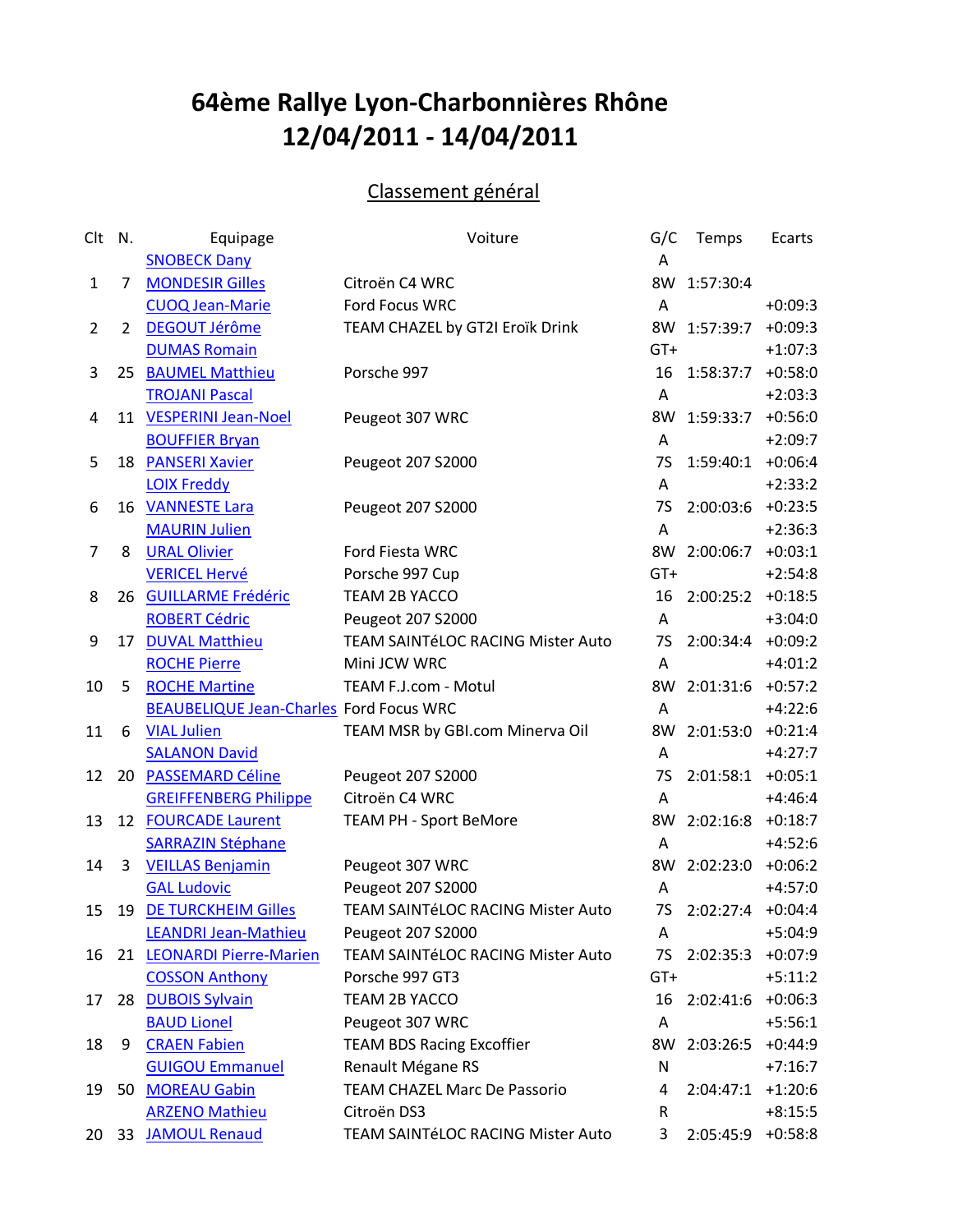|    |    | <b>PUEYO Philippe</b>        | Toyota Celica GT 4                 | Α              |                     | $+8:45:6$  |
|----|----|------------------------------|------------------------------------|----------------|---------------------|------------|
| 21 |    | 31 ROUCHE Nathalie           | TEAM 2HP Compétition veloperfo.com | 8              | 2:06:16:0           | $+0:30:1$  |
|    |    | <b>PEREIRA Armando</b>       |                                    | A              |                     | $+9:07:9$  |
| 22 |    | 14 PETITNICOLAS Aurélien     | Peugeot 307 WRC                    | 8W             | 2:06:38:3           | $+0:22:3$  |
|    |    | <b>MOTTARD Guy</b>           |                                    | FA             |                     | $+9:12:4$  |
| 23 |    | 81 MOTTARD Jordan            | Peugeot 306 Maxi                   | 7К             | $2:06:42:8$ +0:04:5 |            |
|    |    | <b>LACOMY Laurent</b>        |                                    | N              |                     | $+9:35:5$  |
| 24 |    | 55 MATTEI Sébastien          | Mitsubishi Lancer Evo 9            | 4              | 2:07:05:9 +0:23:1   |            |
|    |    | <b>MAUFFREY Eric</b>         |                                    | R              |                     | $+9:46:0$  |
| 25 |    | 35 HOUSSIN Gaëtan            | Renault Clio R3                    | 3              | $2:07:16:4$ +0:10:5 |            |
|    |    | <b>CARRET Julian</b>         | Citroën DS3                        | R              |                     | $+9:56:6$  |
| 26 |    | 34 BEYLOUNI Romain           | <b>TEAM PH - Sport BeMore</b>      | 3              | $2:07:27:0$ +0:10:6 |            |
|    |    | <b>PELAMOURGUES François</b> |                                    | ${\sf R}$      |                     | $+10:18:7$ |
| 27 |    | 36 GRES Johan                | Renault Clio R3                    | 3              | 2:07:49:1           | $+0:22:1$  |
|    |    | <b>HOT Jean-Nicolas</b>      | Subaru Impreza                     | N              |                     | $+11:10:9$ |
| 28 |    | 54 NICOLET Christiane        | TEAM 2HP Compétition veloperfo.com | 4              | $2:08:41:3$ +0:52:2 |            |
|    |    | <b>LATOUR Bertrand</b>       | Citroën DS3                        | R              |                     | $+11:29:8$ |
| 29 |    | 42 COLLONGEON Thomas         | TEAM SAINTÉLOC RACING Mister Auto  | 3              | $2:09:00:2$ +0:18:9 |            |
|    |    | <b>LECKI Laurent</b>         |                                    | F <sub>2</sub> |                     | $+12:04:1$ |
| 30 |    | 64 LAMUR Jérémy              | Peugeot 306                        | 14             | 2:09:34:5           | $+0:34:3$  |
|    |    | <b>SIROT Guillaume</b>       | Citroën C2 R2 Max                  | ${\sf R}$      |                     | $+12:11:7$ |
| 31 |    | 59 RAMEL Cindy               | TEAM Revo 6-Techno-plus.eu         | $\overline{2}$ | 2:09:42:1 +0:07:6   |            |
|    |    | <b>BENIER Maurice</b>        |                                    | F <sub>2</sub> |                     | $+12:51:6$ |
| 32 |    | 73 LOTZ Pauline              | Citroën Saxo                       | 13             | 2:10:22:0           | +0:39:9    |
|    |    | <b>SALINAS Romain</b>        | Renault Twingo R2 Evo              | R              |                     | $+13:14:7$ |
| 33 | 60 | <b>MICHELI Benjamin</b>      | TEAM CHAZEL by GT2I Eroïk Drink    | 2              | $2:10:45:1$ +0:23:1 |            |
|    |    | <b>MONNET Thierry</b>        |                                    | R              |                     | $+13:34:7$ |
| 34 |    | 61 HUGONNOT Cédric           | Renault Twingo R2 Evo              | $\overline{2}$ | $2:11:05:1$ +0:20:0 |            |
|    |    | <b>PUSTELNIK Stéphane</b>    | Renault Mégane RS                  | N              |                     | $+13:45:7$ |
| 35 | 49 | <b>CHAUFFRAY Thomas</b>      | TEAM MSR by GBI.com Minerva Oil    | 4              | 2:11:16:1           | $+0:11:0$  |
|    |    | <b>GAUTIER Arnaud</b>        |                                    | R              |                     | $+13:48:0$ |
| 36 |    | 38 MARTIN Baptiste           | Renault Clio R3                    | 3              | $2:11:18:4$ +0:02:3 |            |
|    |    | <b>RIBERON Sylvain</b>       |                                    | N              |                     | $+13:53:2$ |
| 37 |    | 94 SALAMAND Franck           | Renault Mégane RS                  | 4              | $2:11:23:6$ +0:05:2 |            |
|    |    | <b>LARDET Fabrice</b>        |                                    | R              |                     | $+14:42:4$ |
| 38 |    | 44 GUIMBAL Enguerrand        | Renault Clio R3                    | 3              | $2:12:12:8$ +0:49:2 |            |
|    |    | <b>ROUSSEL Christophe</b>    |                                    | GT             |                     | $+14:48:9$ |
| 39 |    | 48 RATIER Marie-Noëlle       | Peugeot RCZ                        | 10             | $2:12:19:3$ +0:06:5 |            |
|    |    | <b>HUMEAU Vincent</b>        |                                    | GT             |                     | $+15:00:1$ |
| 40 |    | <b>68 VATTIER Bruno</b>      | Hommell RS2                        | 9              | $2:12:30:5$ +0:11:2 |            |
|    |    | <b>LAFAY Pierre</b>          |                                    | N              |                     | $+15:06:1$ |
| 41 |    | 92 VERET Jean-Michel         | <b>Renault Megane RS</b>           | 4              | $2:12:36:5$ +0:06:0 |            |
|    |    | <b>ROCHE Jean-Luc</b>        | Peugeot 207 S2000                  | A              |                     | $+15:07:6$ |
| 42 |    | 23 BACLE Olivier             | TEAM F.J.com - Motul               | 7S             | $2:12:38:0$ +0:01:5 |            |
|    |    | <b>BECT Fabrice</b>          | Citroën DS3                        | $\mathsf R$    |                     | $+15:45:6$ |
| 43 |    | 41 BECT Laura                | TEAM F.J.com - Motul               | 3              | $2:13:16:0$ +0:38:0 |            |
|    |    | <b>REYNARD David</b>         |                                    | N              |                     | $+16:07:8$ |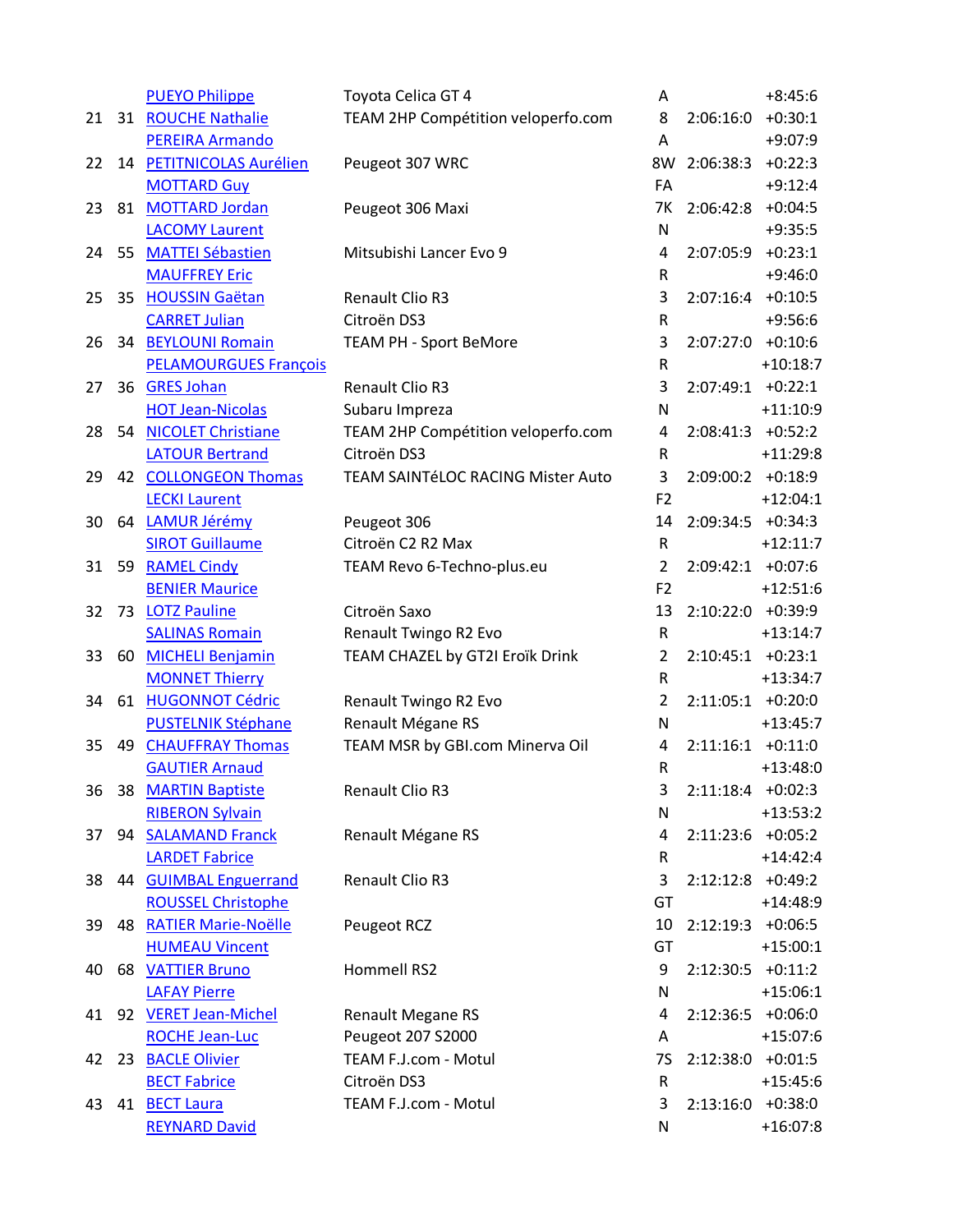|    |    | 44 116 REYNAUD Guillaume      | <b>Renault Clio RS</b>              | 3              | $2:13:38:2$ +0:22:2 |            |
|----|----|-------------------------------|-------------------------------------|----------------|---------------------|------------|
|    |    | <b>MARION Sébastien</b>       |                                     | F <sub>2</sub> |                     | $+16:18:6$ |
| 45 |    | 65 DEVAUX Thierry             | Renault Clio RS 2                   | 14             | $2:13:49:0$ +0:10:8 |            |
|    |    | <b>ESPARCIEUX Pierre-Yves</b> |                                     | Α              |                     | $+17:16:2$ |
|    |    | 46 101 GUERIN Mathieu         | Peugeot 206 RC                      | 7              | $2:14:46:6$ +0:57:6 |            |
|    |    | <b>CROCHON Nicolas</b>        |                                     | ${\sf R}$      |                     | $+18:01:0$ |
| 47 |    | 98 COQUELLE Anthony           | Citroën C2 R2 Max                   | $\overline{2}$ | $2:15:31:4$ +0:44:8 |            |
|    |    | <b>DE PASSORIO Marc</b>       | Renault Mégane RS                   | N              |                     | $+18:30:4$ |
| 48 |    | 53 DOMENECH Eric              | <b>TEAM CHAZEL Marc De Passorio</b> | 4              | $2:16:00:8$ +0:29:4 |            |
|    |    | <b>GOMEZ Philippe</b>         |                                     | ${\sf R}$      |                     | $+18:49:0$ |
| 49 |    | 37 COMBE Gilles               | Renault Clio R3                     | 3              | $2:16:19:4$ +0:18:6 |            |
|    |    | <b>CAMPOY Laurent</b>         |                                     | N              |                     | $+19:08:7$ |
|    |    | 50 113 CAMPOY Olivier         | Peugeot 206 RC                      | 3              | $2:16:39:1$ +0:19:7 |            |
|    |    | <b>MOLLARD Alexandre</b>      |                                     | ${\sf R}$      |                     | $+19:15:8$ |
| 51 |    | 62 MARJOLLET Jonathan         | Citroën C2 R2 Max                   | $\overline{2}$ | $2:16:46:2$ +0:07:1 |            |
|    |    | <b>PESLIN Michaël</b>         |                                     | FA             |                     | $+19:32:2$ |
| 52 |    | 83 JULLIAN Eric               | Mitsubishi Lancer Evo. VI           | 8              | $2:17:02:6$ +0:16:4 |            |
|    |    | <b>VIATTE Patrice</b>         |                                     | ${\sf R}$      |                     | $+19:54:2$ |
| 53 |    | 99 MUSCH Renaud               | Citroën C2 R2 Max                   | $\overline{2}$ | $2:17:24:6$ +0:22:0 |            |
|    |    | <b>TOMASELLA Laurent</b>      | Renault Clio Ragnotti               | N              |                     | $+19:56:0$ |
| 54 |    | 67 FRANCESCHI Stéphane        | <b>TEAM CHAZEL Marc De Passorio</b> | 3              | $2:17:26:4$ +0:01:8 |            |
|    |    | <b>BERT Gérard</b>            |                                     | N              |                     | $+19:57:7$ |
|    |    | 55 110 BAUER Christophe       | <b>Renault Clio</b>                 | 3              | $2:17:28:1$ +0:01:7 |            |
|    |    | <b>SEGARD Laurent</b>         |                                     | F <sub>2</sub> |                     | $+20:24:8$ |
|    |    | 56 123 <b>FAYET François</b>  | Citroën Saxo                        | 13             | $2:17:55:2$ +0:27:1 |            |
|    |    | <b>BERTON Charlotte</b>       |                                     | ${\sf R}$      |                     | $+20:27:1$ |
| 57 |    | 39 DEROUSSEAUX Cathy          | Peugeot 207 RC                      | 3              | $2:17:57:5$ +0:02:3 |            |
|    |    | <b>CONSTANTY Olivier</b>      |                                     | FA             |                     | $+21:12:7$ |
| 58 |    | 82 OZIOL Catherine            | Renault Mégane Kit Car              | 7K             | $2:18:43:1$ +0:45:6 |            |
|    |    | <b>BOYET Emmanuel</b>         |                                     | R              |                     | $+22:02:0$ |
|    |    | 59 111 VORON Kévin            | Renault Clio R3                     | 3              | $2:19:32:4$ +0:49:3 |            |
|    |    | <b>BOUCHET Guillaume</b>      |                                     | F <sub>2</sub> |                     | $+23:04:7$ |
|    |    | 60 121 LAPERRIERE Christophe  | Peugeot 106 Rallye                  | 13             | 2:20:35:1           | $+1:02:7$  |
|    |    | <b>TRICHARD Cyrille</b>       |                                     | GT             |                     | $+24:02:9$ |
| 61 |    | 90 TRICHARD Aurélie           | <b>BMW 135i</b>                     | 10             | $2:21:33:3$ +0:58:2 |            |
|    |    | <b>LAUBEAU Cyrille</b>        |                                     | F <sub>2</sub> |                     | $+24:16:0$ |
|    |    | 62 106 MARGAINE Nadine        | <b>Renault Clio</b>                 | 14             | 2:21:46:4           | $+0:13:1$  |
|    |    | <b>POYET Nicolas</b>          |                                     | ${\sf R}$      |                     | $+24:23:6$ |
| 63 |    | 46 PONCET Didier              | <b>Renault Clio R3</b>              | 3              | 2:21:54:0           | $+0:07:6$  |
|    |    | <b>PHELIPPEAU Pascal</b>      | Renault Clio R3                     | R              |                     | $+24:51:4$ |
| 64 |    | 43 ALBERT Ronan               | TEAM F.J.com - Motul                | 3              | 2:22:21:8           | $+0:27:8$  |
|    |    | <b>AUDET Dimitri</b>          |                                     | ${\sf R}$      |                     | $+25:28:2$ |
| 65 |    | 80 AUGER Denis                | Renault Twingo R1                   | 1              | $2:22:58:6$ +0:36:8 |            |
|    |    | <b>DELOCHE Jérôme</b>         |                                     | <b>FN</b>      |                     | $+25:40:0$ |
|    |    | 66 131 BOUVERON Johan         | Peugeot 106 S16                     | $\overline{2}$ | $2:23:10:4$ +0:11:8 |            |
|    |    | PERRY Jean-René               | Renault Twingo R1                   | R              |                     | $+26:33:9$ |
| 67 | 79 | <b>MILLET Kévin</b>           | TEAM MSR by GBI.com Minerva Oil     | $\mathbf{1}$   | 2:24:04:3           | $+0:53:9$  |